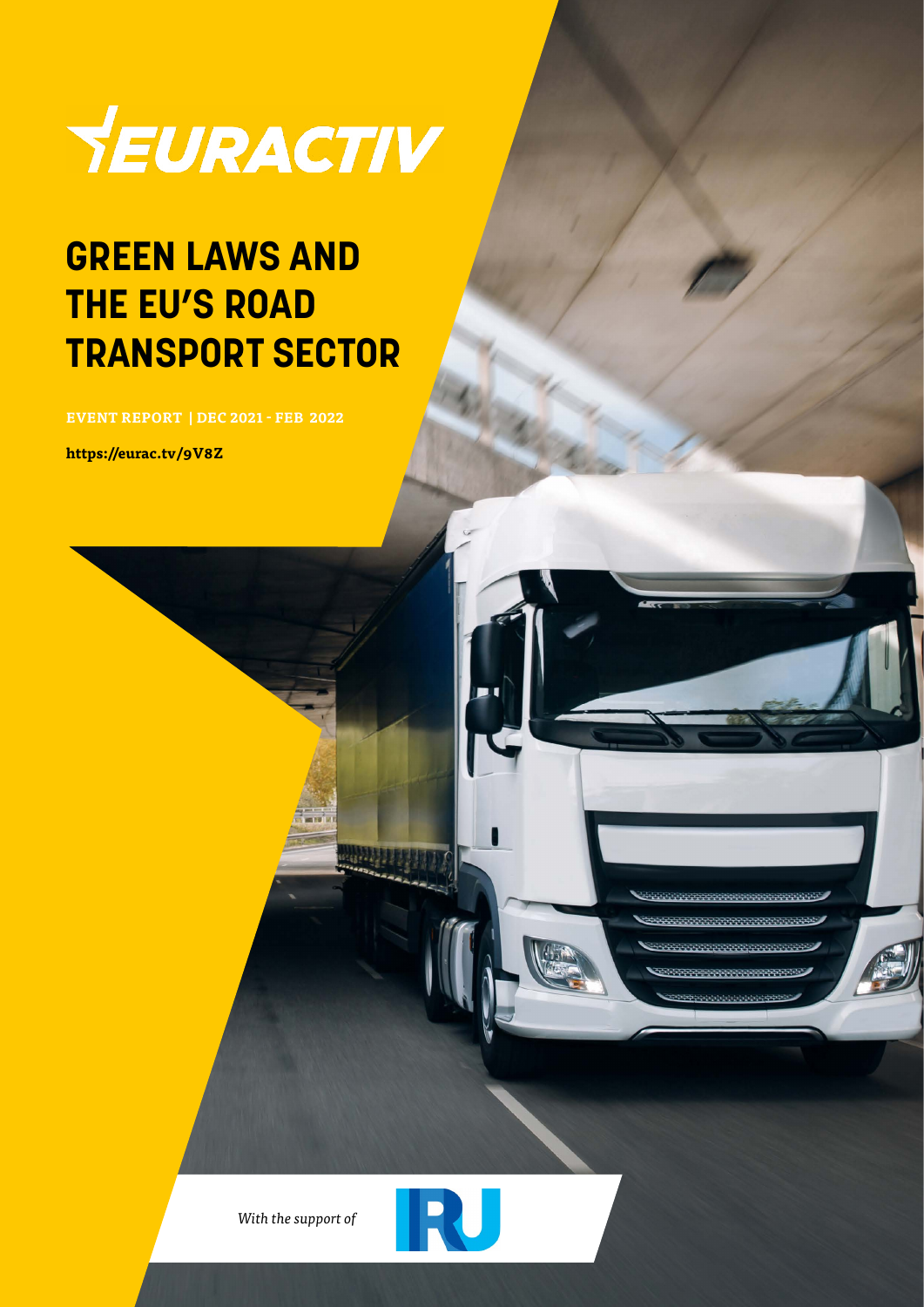

### **GREEN LAWS AND THE EU'S ROAD TRANSPORT SECTOR**

#### **EVENT REPORT**

**https://eurac.tv/9V8Z**

*In July, the European Commission unveiled a package of green laws to cut the EU's carbon emissions by 55% by 2030. In this special report, EURACTIV looks at the impact the so-called "Fit for 55" package will have on the commercial road transport sector.*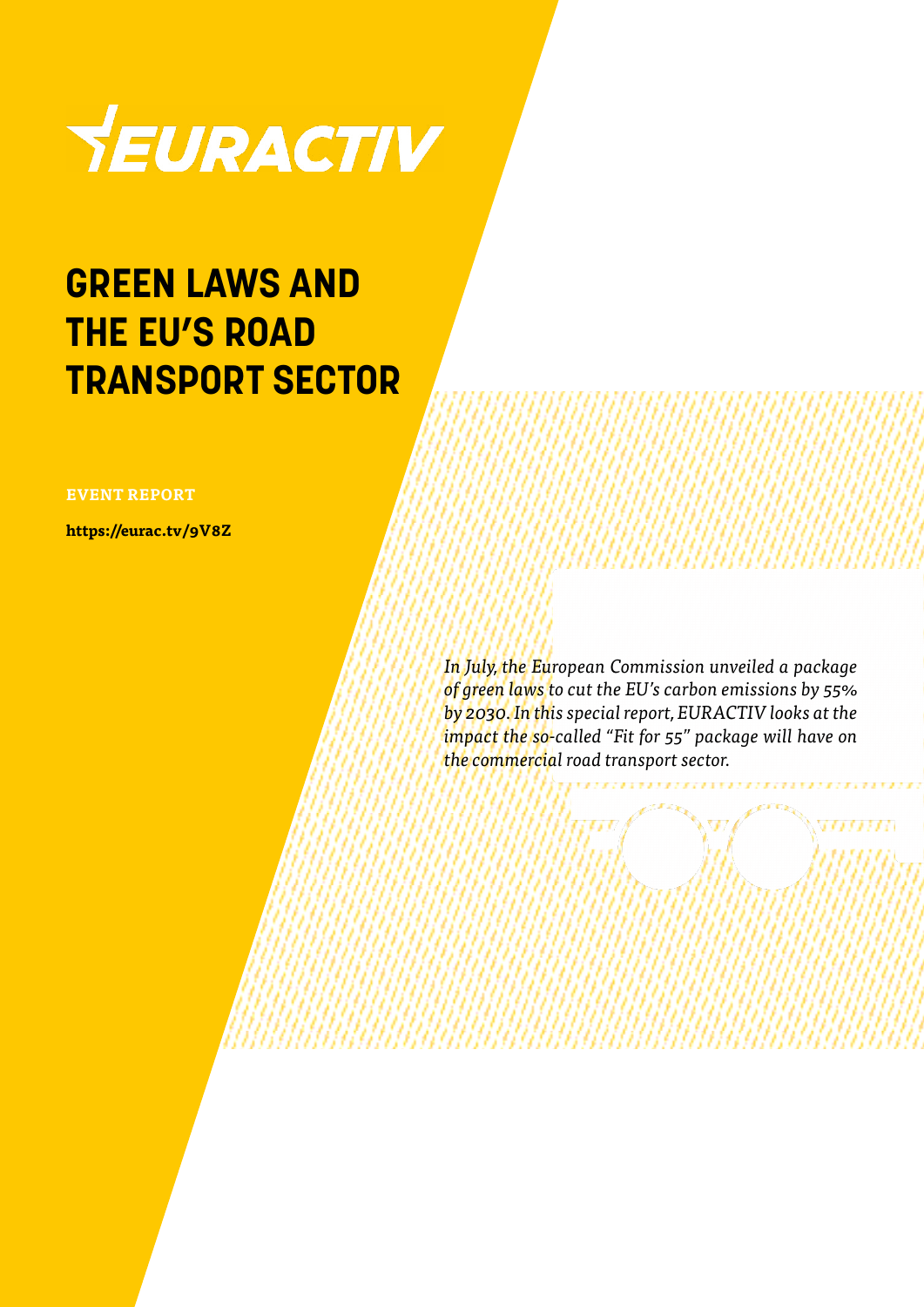### **Contents**

MEP Petar Vitanov: EU green fuel taxes 'must not create additional inequality'

Road hauliers warn EU against green taxes without clean alternatives

Ŋ.

The way ahead for a greener Europe **4**

**7**

**10**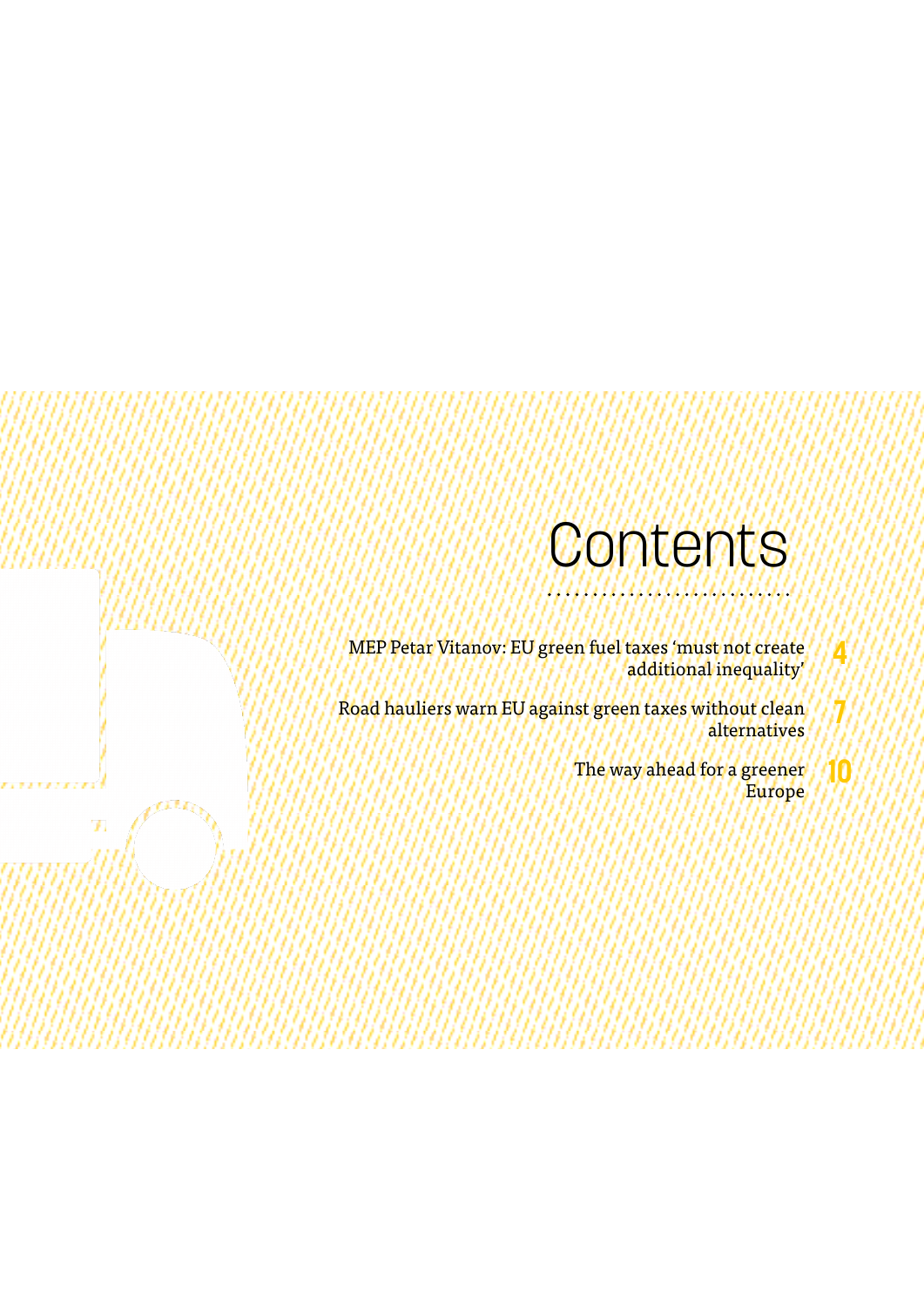#### INTERVIEW

# MEP Petar Vitanov: EU green fuel taxes 'must not create additional inequality'

*B y S e a n G o u l d i n g C a r r o l l | E U R A C T I V. c o m*



The European Commission<br>
has proposed wide-ranging<br>
legislation aimed at cutting<br>
mission from med transment has proposed wide-ranging emissions from road transport across the EU. But the various taxes embedded in the proposals run the risk of exacerbating inequality if not implemented properly, warns MEP Petar Vitanov.

*Petar Vitanov is a Bulgarian MEP who sits with the Socialists and Democrats (S&D) group in the European Parliament.* 

*He is the S&D shadow rapporteur for the Social Climate Fund file in the Parliament's environment committee and rapporteur for the transport committee's opinion on CO2 emission performance standards for cars and vans.*

*In the European Parliament, your S&D colleague Ismail Ertug is pushing for higher charging and refuelling point targets in the Alternative Fuels Infrastructure Regulation (AFIR). In your opinion, is the AFIR proposal* 

#### *ambitious enough?*

We all know that transport is the lifeblood of our economy. But around 20% of EU pollution is caused by transport, and we have increased greenhouse gas emissions from transport since 1990. So, we need to do something.

What we need is accessible, affordable, competitive, and sustainable transport.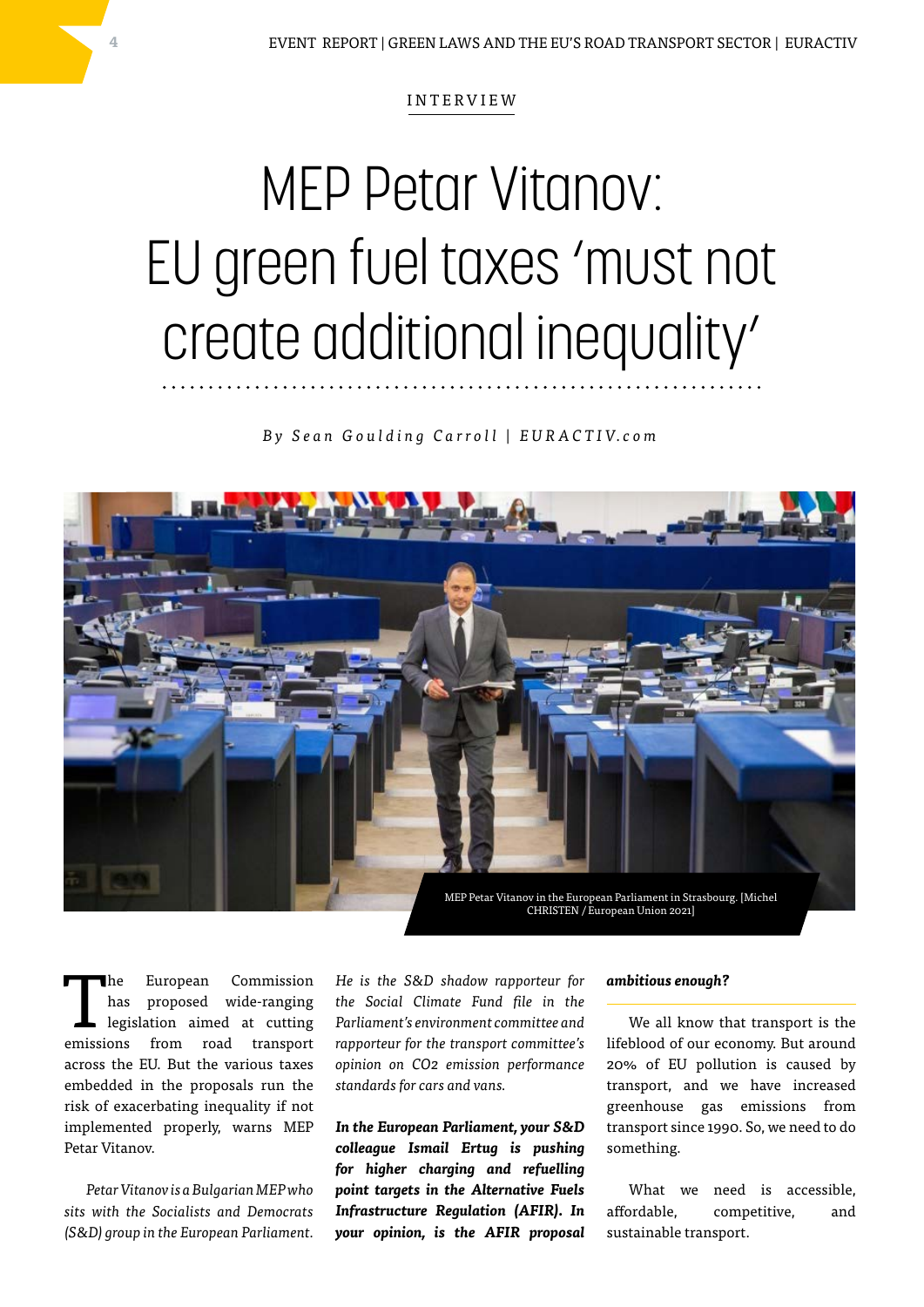If we want to change something, especially keeping in mind that 70% of this pollution comes from cars and vans, we need to set ambitious targets.

And we can see that if we want the ambitious targets in my file, CO2 emissions standards for cars and vans, to be achieved, we also need to make sure that alternative fuels infrastructure is in place.

And from that perspective, I totally support Ismail.

Speaking about myself, coming from Eastern Europe, I want to make sure that the infrastructure is in place and will provide this green transition for transport.

In terms of geographical balance, we need to make sure that Eastern Europe is not behind. If we are behind the market, then we will be isolated, and Eastern European business will lose its strength, especially in the transport sector.

*Speaking of CO2 emissions standards, some automakers have expressed concerns that the Commission's proposal to ban the sale of polluting vehicles by 2035 could have negative social consequences. Do you share this concern?*

There are two main issues here. The first is the social aspect and then there is the economic aspect.

If we want to keep pace with the United States and China, in industries, high technology, zero emission electric vehicles, we need to push forward, we need more incentives. From this perspective I support the proposed legislation.

From the affordability point of view, all the big manufacturers are moving towards zero emission vehicles. The market, according to experts, is changing, and by 2026 the

price of an electric car will be even to the price of a regular car.

And the faster we create this market for electric vehicles, the faster we will create a second-hand market for countries like mine, for Eastern European countries.

The faster it becomes cheaper to drive electric vehicles, the better it will be for poorer countries, because once the second-hand market is formed EVs will really be more affordable. So, when we speak about affordability, I'm in favour of a faster transformation.

Although, let me be honest: there are a lot of challenges. I also think that faster than 2035 is not realistic.

*The Commission has proposed extending the Emission Trading System, the EU's carbon market, to road transport. Are you in favour of doing so?*

I'm shadow rapporteur for the Social Climate Fund file in the ENVI committee and this is linked with the ETS extension, which is probably the most problematic file of all.

The biggest problem is the penalising of the poor. We have to make sure that there is enough compensation for vulnerable people.

If we do extend the ETS to transport, we have to make sure that the compensation is enough, because this extension will lead to higher fuel prices, which will lead to higher transportation prices for all goods. This is a problem.

We have to make sure that we compensate those who suffer most from the extension of the ETS. And who suffers the most? The poor. And now, because of the way this legislation is designed, we cannot be sure that this compensation goes directly to those who really need it.

It is said that the Social Climate Fund will, for example, give rebates for buying new electric cars. Yet who can afford electric cars? Those who are poor, they cannot. So, we have to make sure that we target those who really need it.

If this happens [the extension of the ETS], we should think about how to make this process less painful. Maybe the solution is to look at the way it is in Germany, with a fixed price, or maybe we should give free quotas just like in the main ETS.

Yes, we have to reduce greenhouse gas emissions. But this reduction cannot come with a decrease in mobility. We need to find another approach.

*The extension of the ETS enjoys support not only from the Commission but from MEPs such as Peter Liese of the EPP Group, who say the revenue generated will offset negative impacts. But it sounds like you're concerned about how the Social Climate Fund will be rolled out in practice?*

The colleagues that you mentioned think that this fund should be fed from the extension of the ETS. I say that this fund should be fed not only by the extension, but by the main ETS.

I am not 100% sure that we need this extension of the ETS to have enough money to compensate those who will suffer from the green transition, especially in transport.

I'm not against it, we just have to make sure that we find the best possible approach. Like I said, on one hand, we have these new targets that are set in the CO2 emission performance standards for cars and vans regulation. And on the other hand, we have this extension of the ETS. This will probably lead to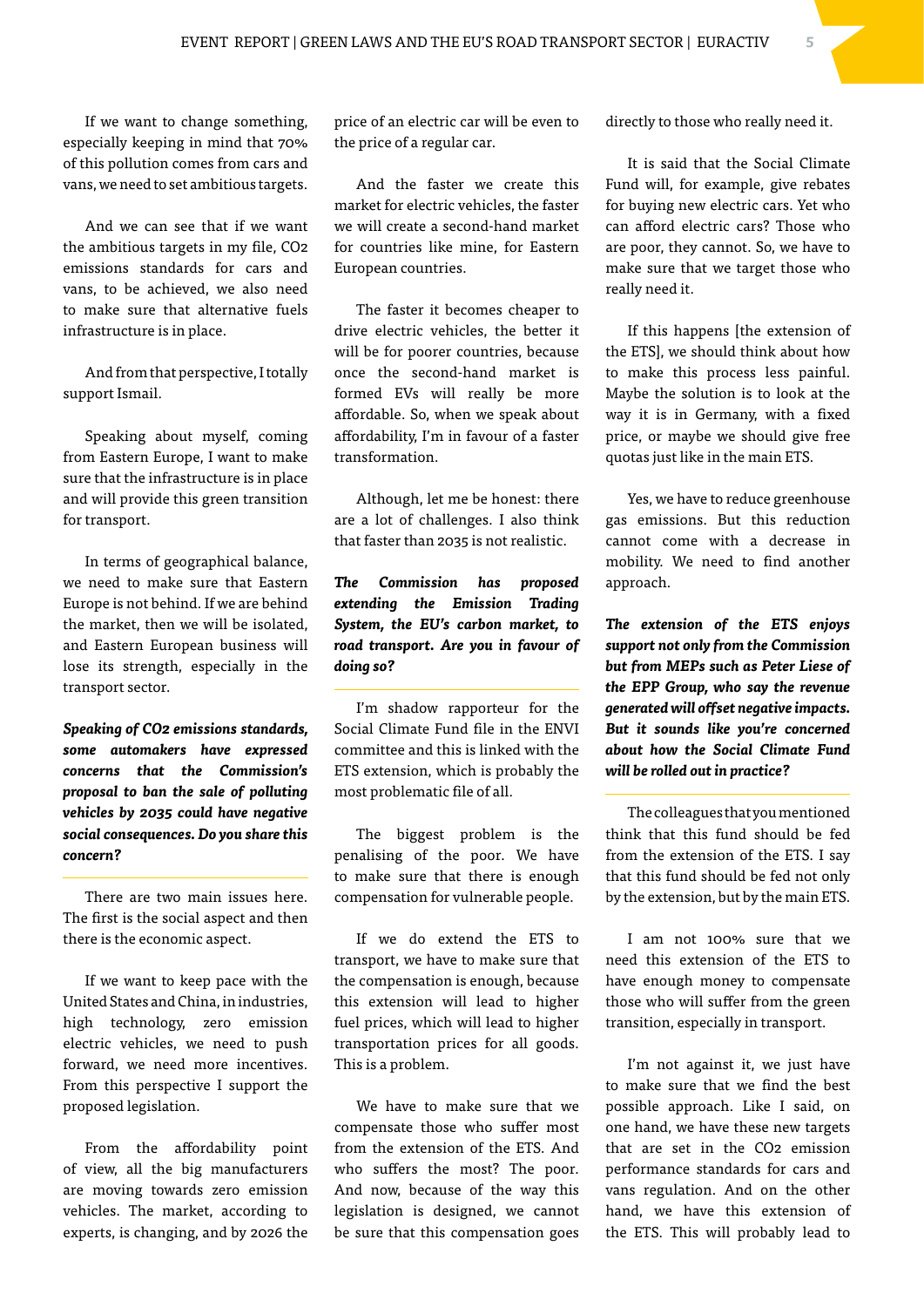a decrease in mobility, which is my biggest concern.

Those who really suffer most, they will not be able to change their lifestyle. They will need to pay more, those who are already poor.

There are different options, but we have to make sure that we're not creating additional inequality.

*Industry has said it's unfair to apply green taxes until clean technology is available. So, if it's not possible to buy a clean truck or coach for long-haul journeys it's unfair to penalise truck and coach companies. What are your thoughts on this?*

I absolutely agree 100%. We should not penalise business if there's no other solution. We can penalise them only when we offer them an option.

*The transport industry has also said that the extra expense from Green*  *Deal laws could diminish European competitiveness.*

We have to make sure that this is not going to happen.

When it comes to the energy taxation directive, I think that we should gradually introduce a new taxation structure. And it should be applied to a wider range of fuels over the transition period.

But what is most important is to avoid an overlap in taxes. Because if we don't do this, this will definitely affect economic competitiveness.

*It sounds like you are worried that people or companies may have to pay for the same emissions more than once?*

Yes, this is my main concern. We have taxes in the energy taxation directive, we have the same taxes possible with the extension of the ETS, and on top of that, we have the same in the Eurovignette.

All of these taxes are coming from different legislation, tackling one single issue. This is multiple taxation on the same thing.

What could be done, for instance, is the exclusion of taxation for carbon emissions in the Eurovignette. This is one possible option in order not to have multiple taxation.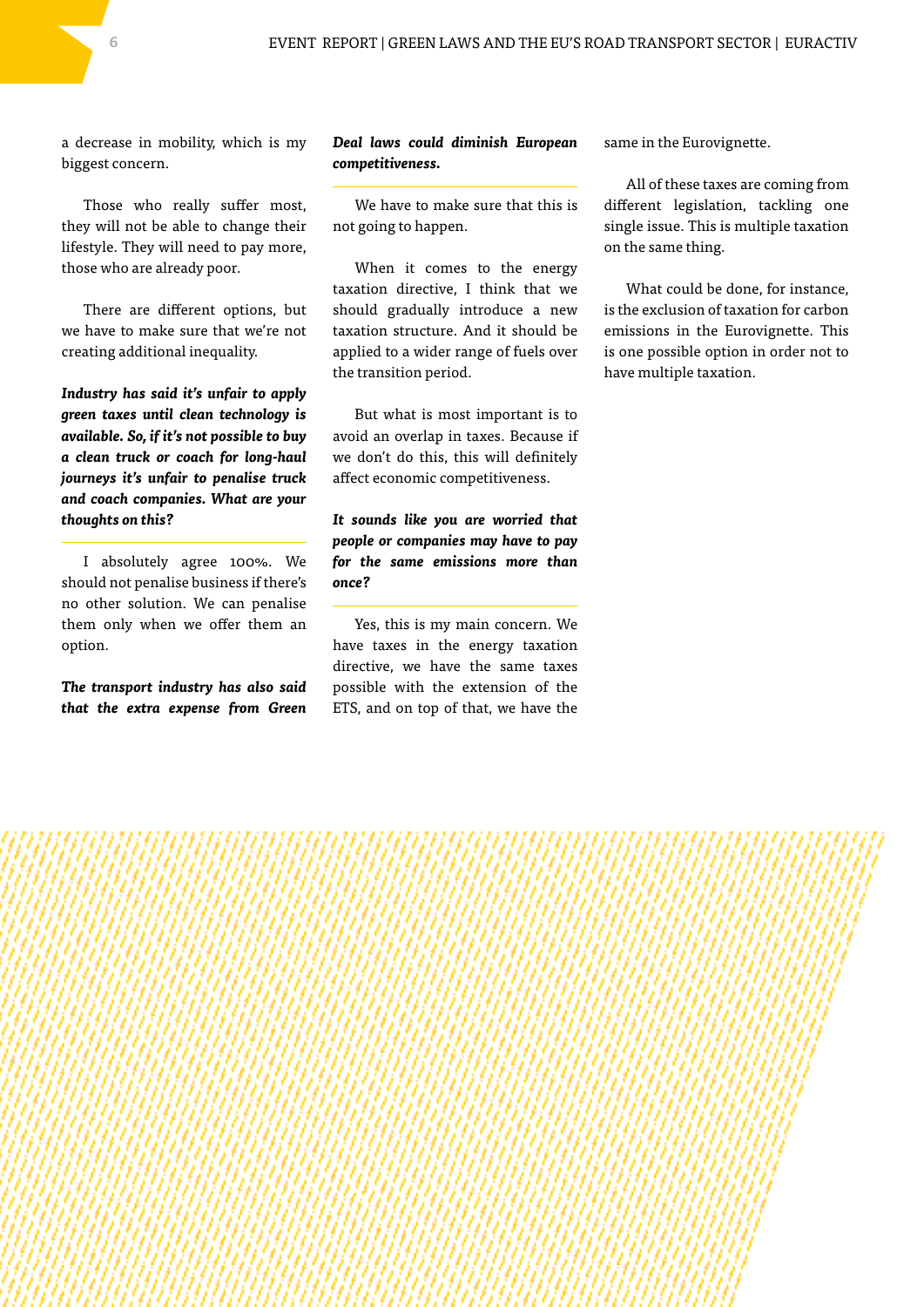## Road hauliers warn EU against green taxes without clean alternatives

*B y S e a n G o u l d i n g C a r r o l l | E U R A C T I V. c o m*



I ndustry leaders in the heavy-duty vehicle sector have criticised EU plans to increase carbon taxes on commercial road transport in the next years, arguing that it is unjust to do so before clean solutions for road freight and coaches are widely affordable.

While zero-emission electric and hydrogen fuel-cell heavy duty vehicles are available, they are produced in much smaller numbers than their fossil-fuel counterparts, resulting in a

higher price tag.

Many in the industry are also yet to be convinced that the technology is suitable for long-distance journeys, particularly given Europe's limited charging infrastructure for alternative fuels.

"The European economy is based on competitiveness, and to be penalised without having alternatives just demolishes that competitiveness,"

said Alexander Klacska, the CEO of Austrian logistics company Klacska Group, who was speaking last week at a conference organised by the International Road Transport Union (IRU).

Jos Sales of the Luxembourg Federation of Bus and Coach Operators (FLEAA) agreed that there must be green options available prior to implementing punitive taxes. The coach industry is completely without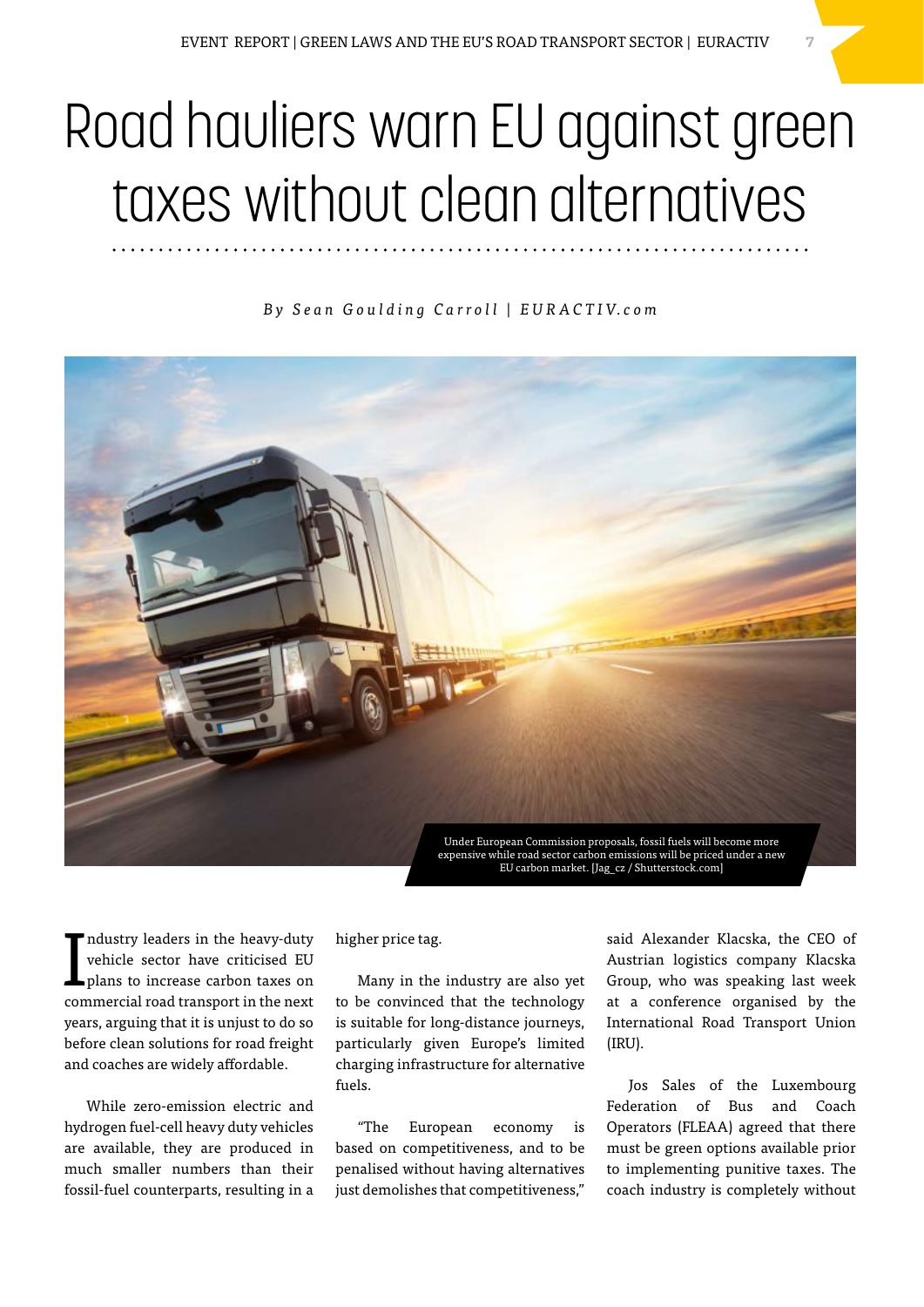emission-free vehicle options, Sales said.

In July, the European Commission unveiled a package of green laws aiming to cut the EU's carbon emissions by 55% by 2030. Under the proposals, fossil fuels will become more expensive while road sector carbon emissions will be priced under a new EU carbon market.

The package still needs to be approved by EU member states and the European Parliament before it becomes law, a process usually taking around two years.

But the wide array of measures financially targeting polluters may end up forcing operators to pay more than once for the same emissions, Klacska warned, citing increased excise taxes on fuels, the Emission Trading System (the EU's carbon market), and tolling charges.

"Double taxation, double pricing, from my point of view, it's a no-go. You can have a price on a commodity once but not twice, three times, four times," he said.

#### **"NOT SERIOUS"**

The industry's stance was rejected by European Parliament lawmaker Peter Liese, who took issue with the assertion that new EU energy taxation measures and carbon pricing should not apply to transport operators if they do not have sufficient alternatives to replace their fleets.

This is "not serious" said Liese, who is the Parliament's lead on the EU's proposed revised carbon market, the Emissions Trading Scheme (EU ETS).

"I'm doing climate policy for many years and no sector that was included in the ETS said 'of course we can do it. The technology's there, let's go'. They all argued, like the road transport sector, that no alternatives exist," the centre-right German MEP said.

"In your sector, road transport, emissions went up 22.2% [since 1990]… So, to say 'we cannot do it, we can delay it' is just no option. Our children and grandchildren will not accept that," he added, referring to the urgent need to cut greenhouse gas emissions.

Liese told the conference that the situation facing the road transport sector, particularly heavy-duty vehicle operators, is challenging, but the climate situation demands that they rise to the challenge.

"It's very clear, we are the first generation that already suffers from climate change, and the last generation that can still change it. And that's why we don't have plenty of time," he said.

### **"DREAMING IN TECHNICOLOUR"**

Umberto de Pretto, the secretary general of the IRU, echoed industry colleagues' concern that taxes can only work as an incentive if there are clean options to embrace.

"I don't understand how some people can say you need to penalise [operators] when they have absolutely no alternatives," he said.

de Pretto questioned the belief that the industry could switch primarily to electricity in the short term, noting that a long distance heavy commercial vehicle requires the same electricity as 144 households.

Doing so, he argued, would require significant changes to the electricity grid and a much more substantial charging network across the continent.

"We're dreaming in technicolour if we think we can go fully to electricity. A lot needs to be done to be able to get there," he said. "Is it a part of the solution? Yes, it's part of the solution. It's not the solution."

The secretary general warned that without a balanced approach that considers the needs of industry, the harm from soaring green taxation and reduced competitiveness could lead to job losses.

"I will tell you that people standing in the unemployment line will not care less about any potential effects of CO2 emissions," he said.

de Pretto encouraged European decision makers to work with the industry to develop a pragmatic path to decarbonising.

"[If] government and industry work together, if industry is listened to and and we find pragmatic solutions, I think [the Fit for 55 legislation] will be an opportunity. If we don't work together, this will be a disaster, with ramifications that will be more severe than we can even imagine," he said.

#### **ELECTRIC OPTIONS**

Juliana Poliscanova of clean mobility NGO Transport & Environment (T&E) defended carbon pricing, arguing that greater demand for zero-emission trucks will incentivise manufacturers to bring these vehicles to the market at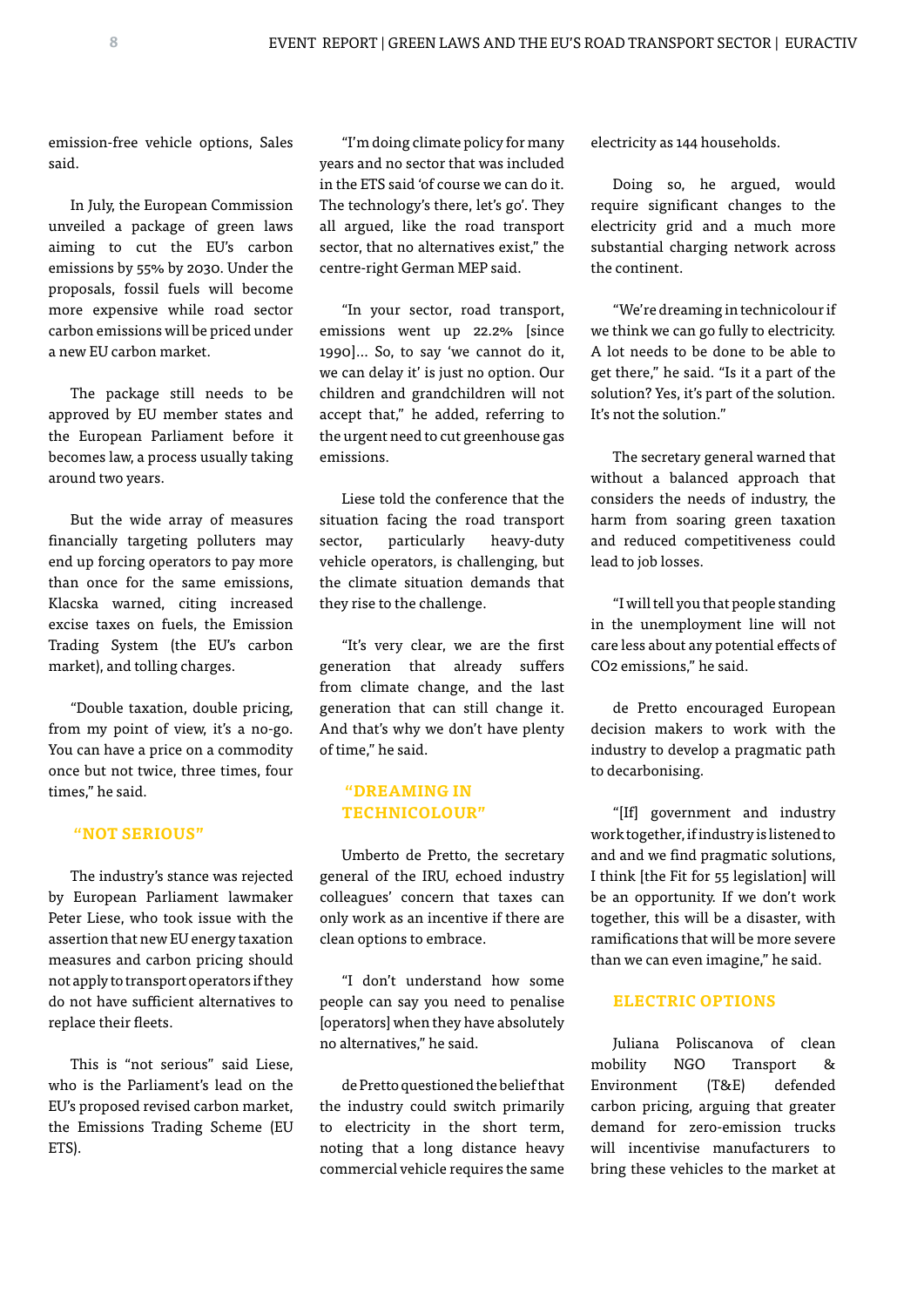affordable prices.

Already, manufacturers are pivoting in that direction, she said.

"We now have electric truck models coming from every truck maker; we actually see serious production is starting now. In the second half of the 2020s, we'll also have serious production of hydrogen trucks."

Poliscanova referred to an analysis which found that despite the higher upfront cost, total cost of ownership was already lower for alternatively fuelled heavy-duty vehicles. "In Germany today, it's actually cheaper on a five-year basis to have a longhaul battery electric truck than a diesel truck," she said.

#### **AGREEMENT**

Speakers at the event were united in calling for an ambitious and rapid rollout of charging infrastructure for electric and hydrogen vehicles across the continent.

"When it comes to the [manufacturing] industry's commitment to decarbonisation, it goes without saying that without the right level of infrastructure we simply cannot deliver to our customers new and cleaner technology in an affordable manner," said Annalisa Stupenengo, chief operations officer with the IVECO Group, an Italian commercial vehicle manufacturer.

Under a proposed EU regulation, member states would be required to install publicly accessible charging points every 60km along Europe's main transport corridors, with hydrogen refuelling stations available every 150km. The proposal is currently being debated in the European Parliament and Council.

To watch the IRU event, click [here.](https://www.youtube.com/watch?v=EMMs92oYLGs)

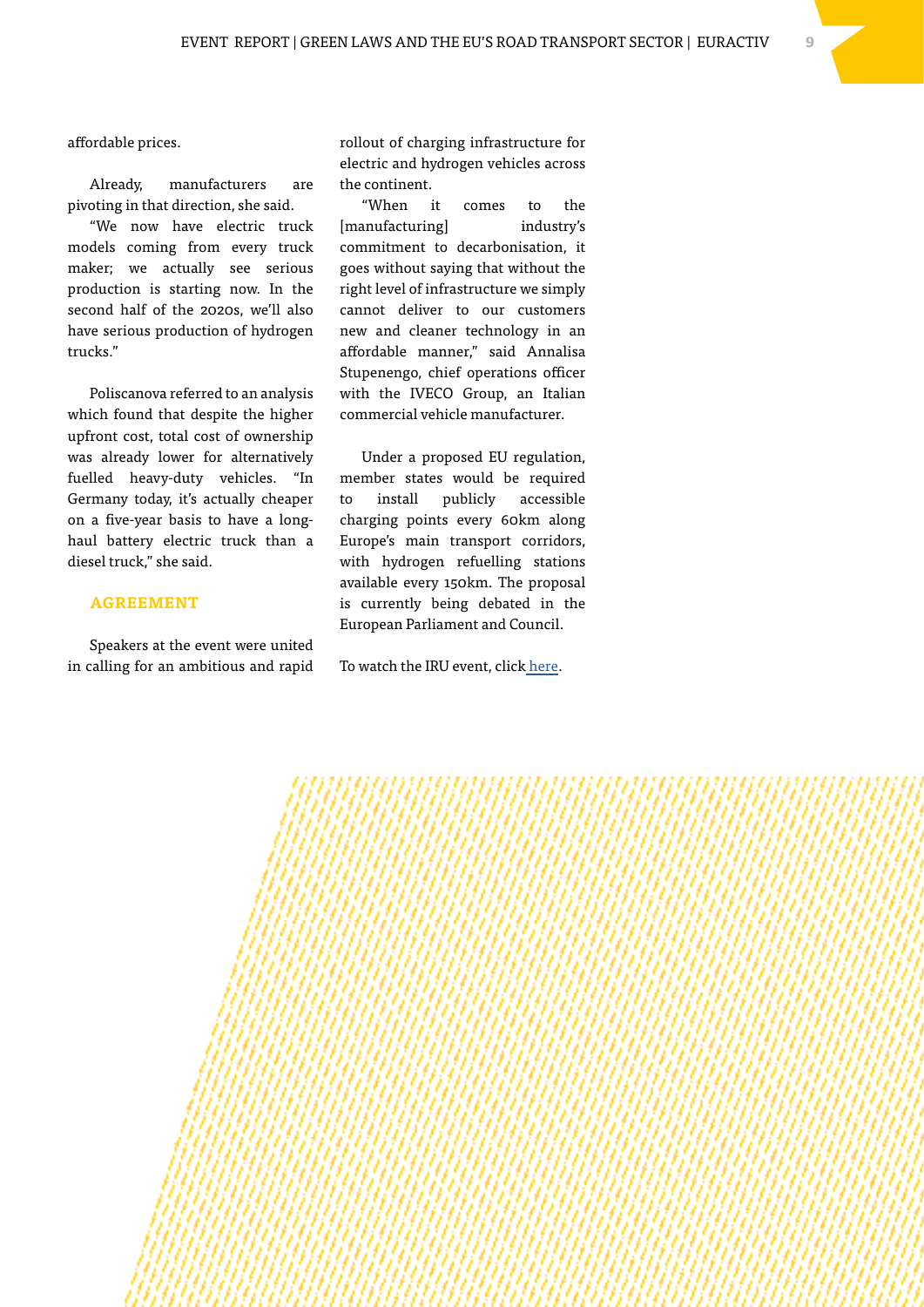#### PROMOTED CONTENT

*DISCLAIMER: All opinions in this column reflect the views of the author(s), not of EURACTIV Media network.*

## The way ahead for a greener Europe

*By Raluca Marian | IRU - World Road Transport Organisation*



Road transport operators are<br>at the core of the EU's green<br>of their momentality that are at the core of the EU's green transformation. Fully aware of their responsibility, they are committed to decarbonise. However, technologies for zero-emissions alternatively fuelled heavy-duty vehicles and related infrastructure are still in their infancy.

*Raluca Marian is the Director EU Advocacy and General Delegate of IRU's Permanent Delegation to the European Union.*

So how can we pave the way for an efficient and green transition in this sector, which is so vital to social harmony and economic prosperity in Europe? Two concepts are crucial: synchronicity and incentives.

#### **SYNCHRONICITY**

The coming decade's green transition will require an enormous effort by about 1 million transport companies in the EU, running over 35 million vehicles, of which approximately 7 million are heavyduty vehicles (HDVs).

Whilst the sector is committed to decarbonise, three basic conditions have to be met to enable the change:

• Alternative fuelled vehicles (both light commercial vehicles and HDVs) need to be available in sufficient numbers;

- Alternative fuel infrastructure needs to be operational on a wide scale; and
- Alternative fuels (including hydrogen and grid electricity power) need to be consistently and reliably available.

If the first two conditions are not met at the same time across the EU, transport operators will not be able to adapt. If the third condition is not met, significant disruptions in transport markets could occur even after millions of alternatively fuelled vehicles are already on the road.

The road transport sector, serving a diverse range of users, needs to embrace a variety of solutions, from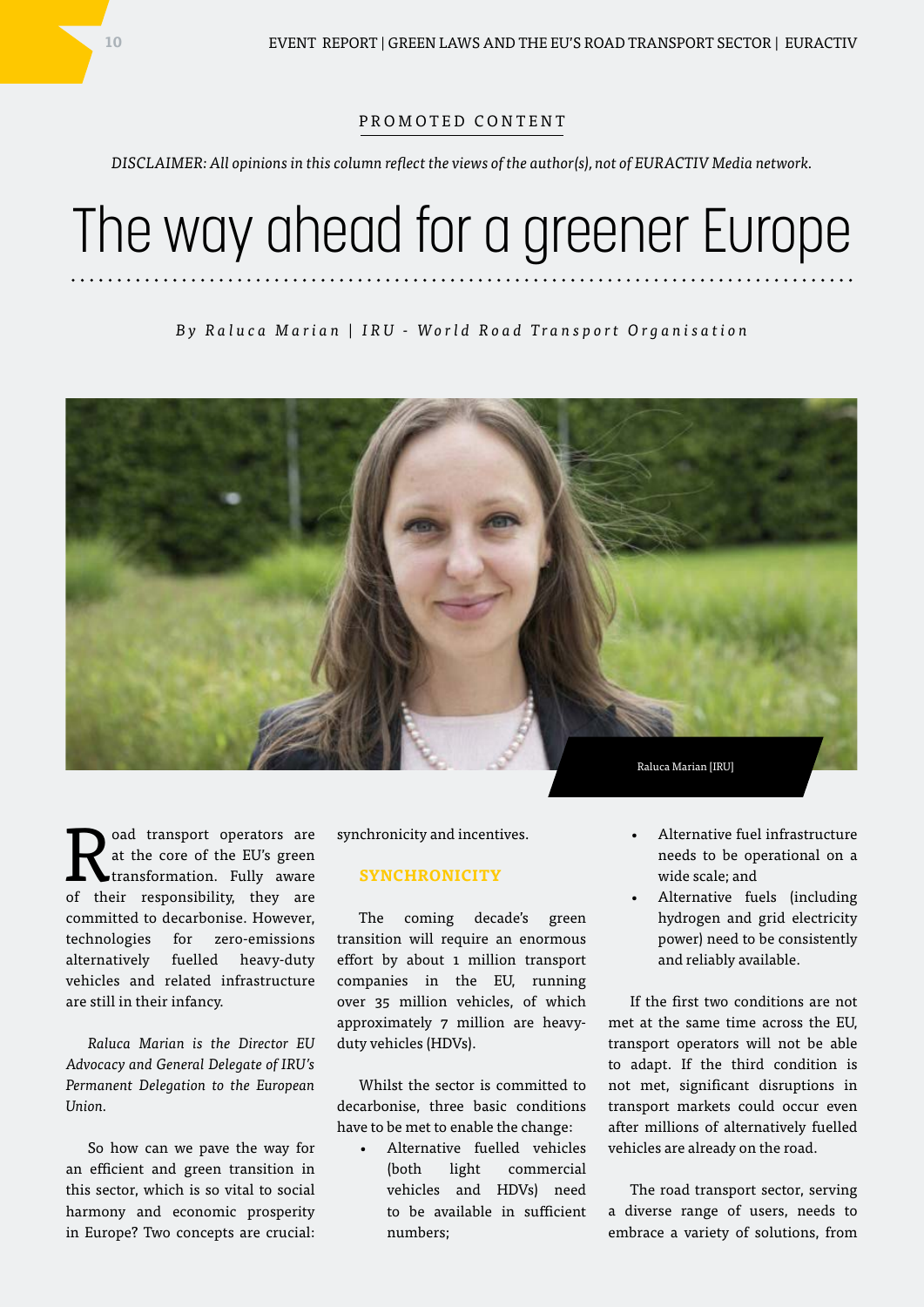vehicles powered by hydrogen and electric batteries to those running on renewable and bio-fuels.

IRU therefore welcomes the European Commission's proposal on a Regulation for the deployment of alternative fuels infrastructure (AFIR). This is a precondition for success with other measures in the Fit for 55 Package, such as the revision of the energy taxation regime (ETD) and the inclusion of road in the emission trading scheme (ETS).

It is encouraging to see [the](https://www.iru.org/news-resources/newsroom/fit-55-opportunity-road-transport-industry) [ambitious](https://www.iru.org/news-resources/newsroom/fit-55-opportunity-road-transport-industry) view of MEP Ismail Ertug, rapporteur for AFIR in the European Parliament. We hope that his ambitions are shared across the chamber. However, a strong commitment from Member States, via the Council, is also needed to deploy infrastructure on the ground. Without this, transport operators will not be able to operate effective cross-border services in the EU.

Until these three prerequisites for a successful shift are met, an adequate transition and flexibility in the choice for fuels will be essential for the sector given its wide operational scope.

#### **INCENTIVES**

The transition will be hugely expensive. A sector dominated by small and medium sized firms, with the average company running less than five vehicles, cannot afford to adapt without adequate support.

In addition to financial help to buy vehicles, incentivising road transport operators with smart taxation and charges set at an EU level would be a useful way forward. However, in their current form, Fit for 55 proposals on energy taxation and ETS for road will not do this.

Zero-emission technology is developing at a much slower pace for HDVs compared to light vehicles such as cars. Even based on the most optimistic forecasts from manufacturers, the production of zero-emission trucks and coaches will not increase quickly enough to replace the EU's seven million HDVs. And given current progress, the same issue is likely to slow replacement of the tens of millions of light commercial vehicles on Europe's roads.

A rapid increase in taxation and charges under the newly proposed energy taxation structure, as well as the inclusion of road transport in the ETS, would therefore heavily penalise many commercial road transport operators who have no zero-emission fleet alternatives.

Despite slow technological progress for HDVs, the recently published report of MEP Peter Liese, the Parliament's rapporteur for the ETS file, proposes to speed up the deadline to implement ETS for commercial vehicles, while offering Member States the possibility to delay fuels sold for private use by two years.

However, differentiating private and commercial use is highly impractical for fuel suppliers. To avoid this hurdle, IRU is calling for a gradual introduction of ETS for road, in accordance with the availability of alternative fuelled vehicles and infrastructure.

Smart EU-wide taxation would also level the playing field by avoiding large variations between Member States. However, in addition to increasing the level of taxation at a premature stage, the current ETD and ETS proposals leave open the possibility of multiple taxation and charging. Under the ETS proposal, it is even unclear if national parallel ETS schemes may co-exist with the EU scheme.

Multiple taxation and charging will put a heavy economic burden on the average road transport operator, with higher costs leading to higher prices for transporting people and goods.

On a positive note, the rapporteur's report on ETS partially recognises the importance of additional incentives and support to collective road passenger transport. This point was strongly supported by IRU and our members because the Commission's proposal only referenced public transport.

Nevertheless, the rapporteur's concept of collective transport is limited to coach tourism, excluding scheduled coach services and taxis.

The report also introduces the concept of partial earmarking of ETS funds allocated to Member States to encourage incentives. Unfortunately, this is limited to rail and public transport. As zero emission road transport would be as clean as rail, even under a tailpipe approach, any earmarking of ETS funds should at least include the promotion of zero emission road transport.

In conclusion, EU decarbonisation plans for road transport will only be successful with synchronicity and incentives. Vehicles, fuel infrastructure and fuel availability all need to be properly synchronised.

Road transport operators need to be incentivised, including via smart taxation and charges that are gradually introduced, aligned with vehicle, infrastructure and fuel availability as they develop over time. With the right policies in place, road transport operators will be at the heart of the EU's green transport transformation.